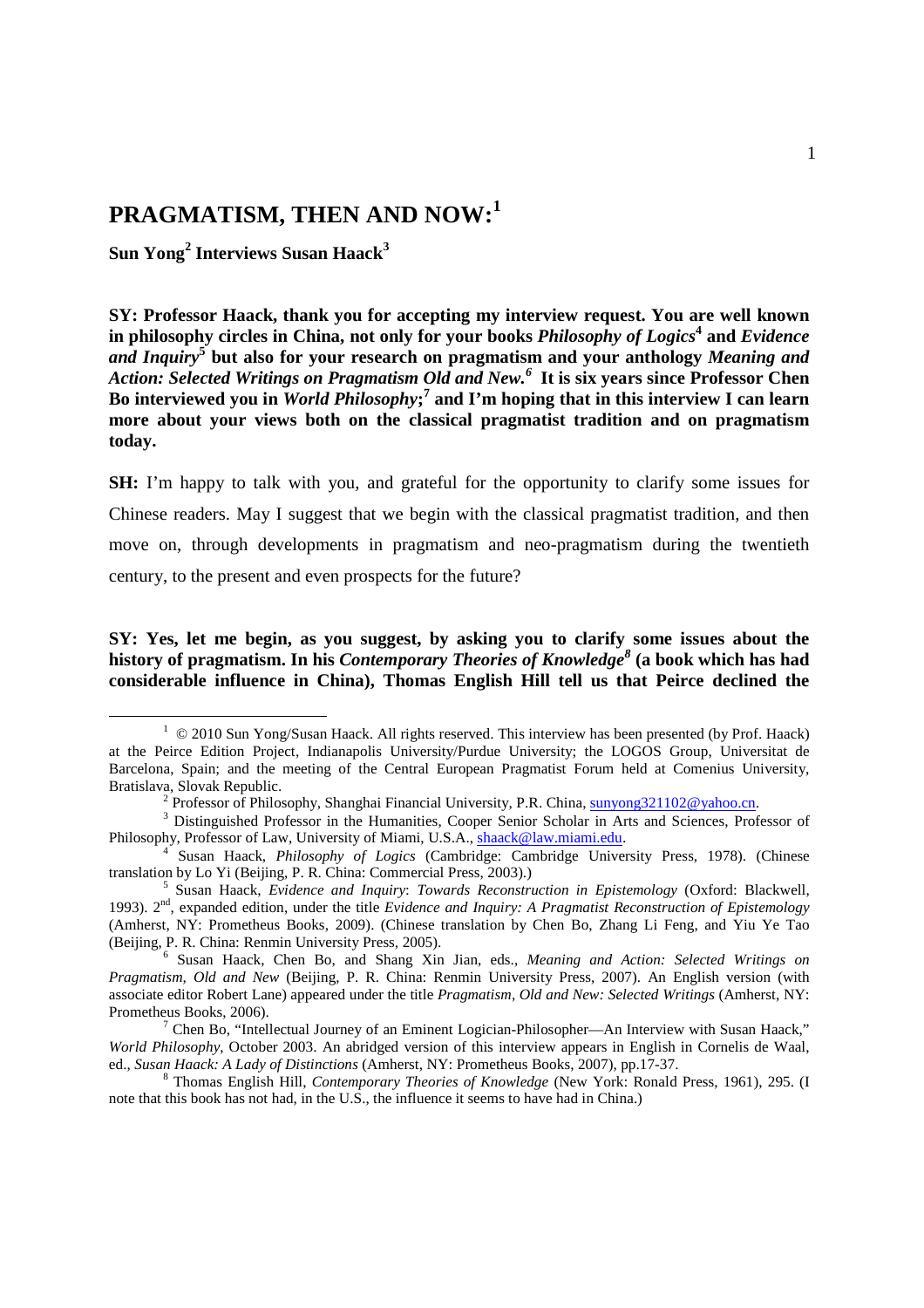**honor of being regarded as the originator of pragmatism; that Peirce did not, like James, apply the pragmatic maxim to the concept of truth; and that many of Peirce's major contributions are irrelevant to, and some actually incompatible with, pragmatism. But you write in** *Pragmatism, Old and New* **that it was Peirce who first introduced the word "pragmatism," and that the spirit of pragmatism pervades even his early anti-Cartesian papers. How** *should* **we assess Peirce's position and role in American pragmatism?** 

**SH:** What I will call "the classical pragmatist tradition" was a late-nineteenth-century movement in American philosophy that grew out of discussions between C. S. Peirce and William James at the Metaphysical Club in Cambridge, Mass., in the early 1870s. Both Peirce and James stressed that pragmatism should be thought of, not as a body of doctrine, but as a method, the method embodied in the pragmatic maxim of meaning.

 And this, the core *idea* of classical pragmatism, was first articulated in Peirce's "How to Make Our Ideas Clear,"<sup>9</sup> published in 1878; an article he would later describe as "a little paper expressing some of the opinions I had been urging [at the Metaphysical Club] under the name of pragmatism."<sup>10</sup> But the *word* "pragmatism," in its new philosophical meaning, did not appear in print until 1898, when James used it—fully acknowledging Peirce's role—in "Philosophical Conceptions and Practical Results."<sup>11</sup> Peirce did not take his bows as founder of pragmatism until a 1903 lecture at Harvard, in which he wrote that, though the dove he had sent forth in 1878 had never returned to him, "of late quite a brood of young ones have been fluttering about, from the feathers of which I might fancy that mine had found a brood."<sup>12</sup>

 Peirce later explained that the reason he hadn't used the word "pragmatism" in 1878 was that he didn't dare use it in print in its new, philosophical sense, for fear of confusion with its everyday meaning.<sup>13</sup> In ordinary English today, "pragmatism" means "practical, concerned with

<u>.</u>

<sup>9</sup> C. S. Peirce, *Collected Papers*, eds. Charles Hartshorne, Paul Weiss, and (volumes 7 and 8) Arthur Burks (Cambridge, MA: Harvard University Press, 1938-51), 5.388-410 (1878). [References to the *Collected Papers* are by volume and page number.] The section headings in this article (which *do* use the words "pragmatism," "pragmatic maxim," etc.), were supplied by the editors of the *Collected Papers*; they were not in the original.

<sup>&</sup>lt;sup>10</sup> Peirce, *Collected Papers* (note 9 above), 5.13 (c.1906).

<sup>&</sup>lt;sup>11</sup> William James, "Philosophical Conceptions and Practical Results," *University Chronicle* (University of California, Berkeley), September 1898: 287-310; reprinted in James, *Pragmatism* (1907; ed. Frederick Burkhardt and Fredson Bowers, Cambridge, MA: Harvard University Press, 1975), 355-70.

<sup>12</sup> Peirce, *Collected Papers* (note 9 above), 5.17 (1903).

<sup>13</sup> *Ibid.*, 5.13 (c.1906).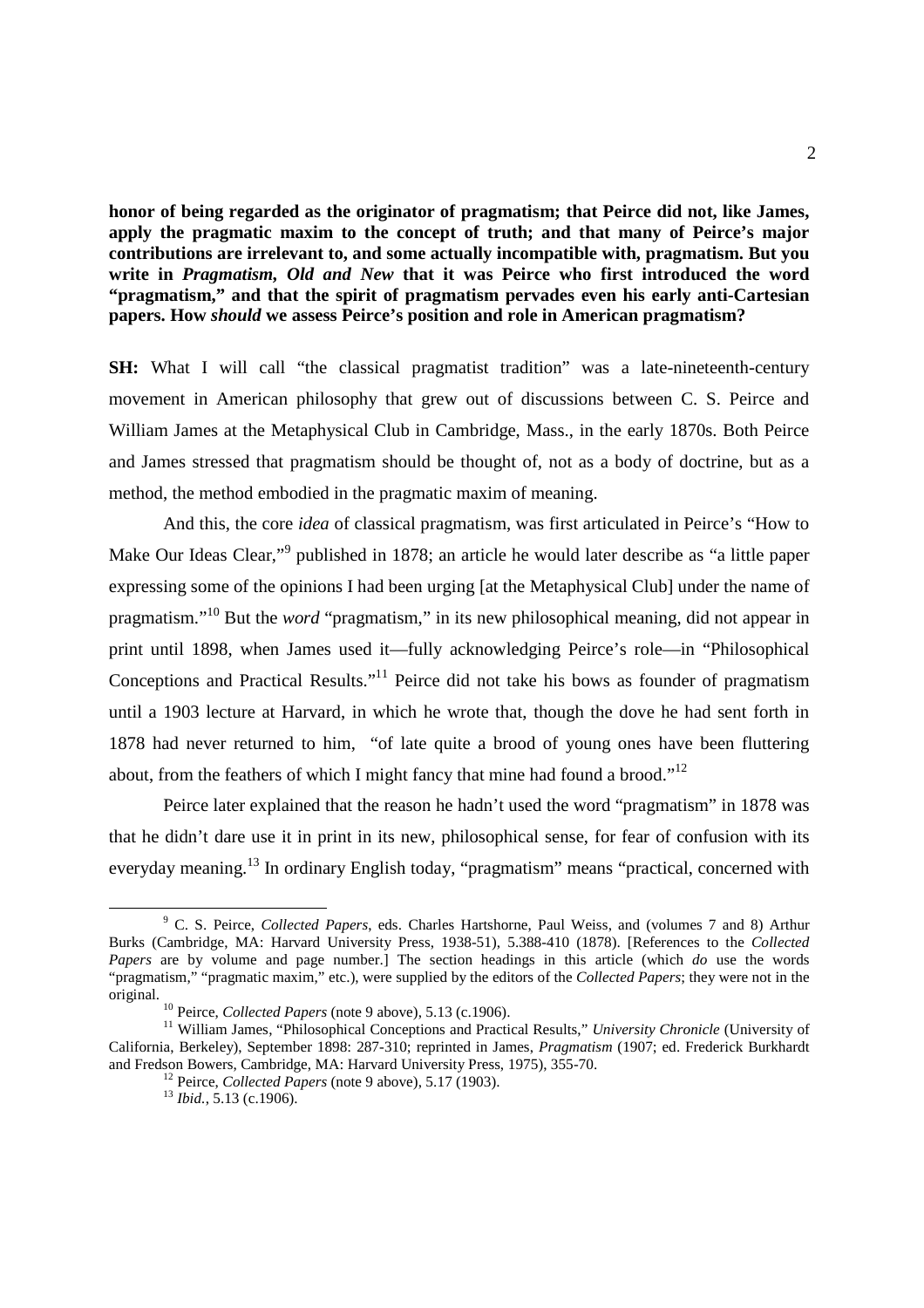expediency rather than principle"; at the time Peirce was writing, the primary meaning of "pragmatism" in ordinary English was even more off-putting: "officious meddlesomeness."

 As this brief history reveals, much of what Hill says requires correction. For example, Peirce did *not* "decline<sup>[]</sup> the honor of being regarded as the originator of pragmatism."<sup>14</sup> The idea that he did is, perhaps, the result of a misreading of the well-known passage from 1905 where—famously hoping that *this* word will be "ugly enough to be safe from kidnappers "Peirce introduced a new term, "pragmaticism," to refer to his specific variant of pragmatism. But Peirce's purpose in this passage, as he quite clearly indicates, is not to disassociate himself from James or Dewey, or even from the radical British pragmatist F. C. S. Schiller, but to distance himself from the abuses of the word "pragmatism" then rife in the literary journals.<sup>15</sup>

 Furthermore, Hill is mistaken in thinking that, while James applied the pragmatic maxim to the concept of truth, Peirce did not. Both Peirce and James saw the maxim as the heart of the pragmatist method in philosophy: to be used not only negatively, as a way of dissolving meaningless metaphysical disputes, but also positively, as a way of explaining the meaning of hard philosophical concepts. And both applied it to the concept of truth: James in *Pragmatism*<sup>16</sup> and *The Meaning of Truth*;<sup>17</sup> and Peirce, much earlier, in "How to Make Our Ideas Clear," where he writes that "[t]he opinion which is fated to be ultimately agreed by all who investigate, is what we mean by the truth."<sup>18</sup>

 And then, apparently, Hill compounds these mistakes by first identifying pragmatism with views associated with James, John Dewey, and C. I. Lewis, and then claiming that Peirce's views were "anti-pragmatist" where they diverged from these. This is seriously misleading. The fact that Peirce's philosophical ideas views differed from James's doesn't make them "antipragmatist" except on the assumption—which, as I have already explained, is false—that James was a real, acknowledged pragmatist, but Peirce was not. It would be far better, recognizing the commonalities as well as the differences, to say, rather, that Peirce gradually developed a more

<sup>&</sup>lt;sup>14</sup> Hill, *Contemporary Theories of Knowledge* (note 8 above), p.295.

<sup>15</sup> Peirce, *Collected Papers* (note 9 above), 5.414 (1905).

<sup>16</sup> James, *Pragmatism* (note 11 above), 95-113.

<sup>&</sup>lt;sup>17</sup> James, *The Meaning of Truth* (1909; eds Frederick Burkhardt and Fredson Bowers, (Cambridge: Harvard University Press, 1975).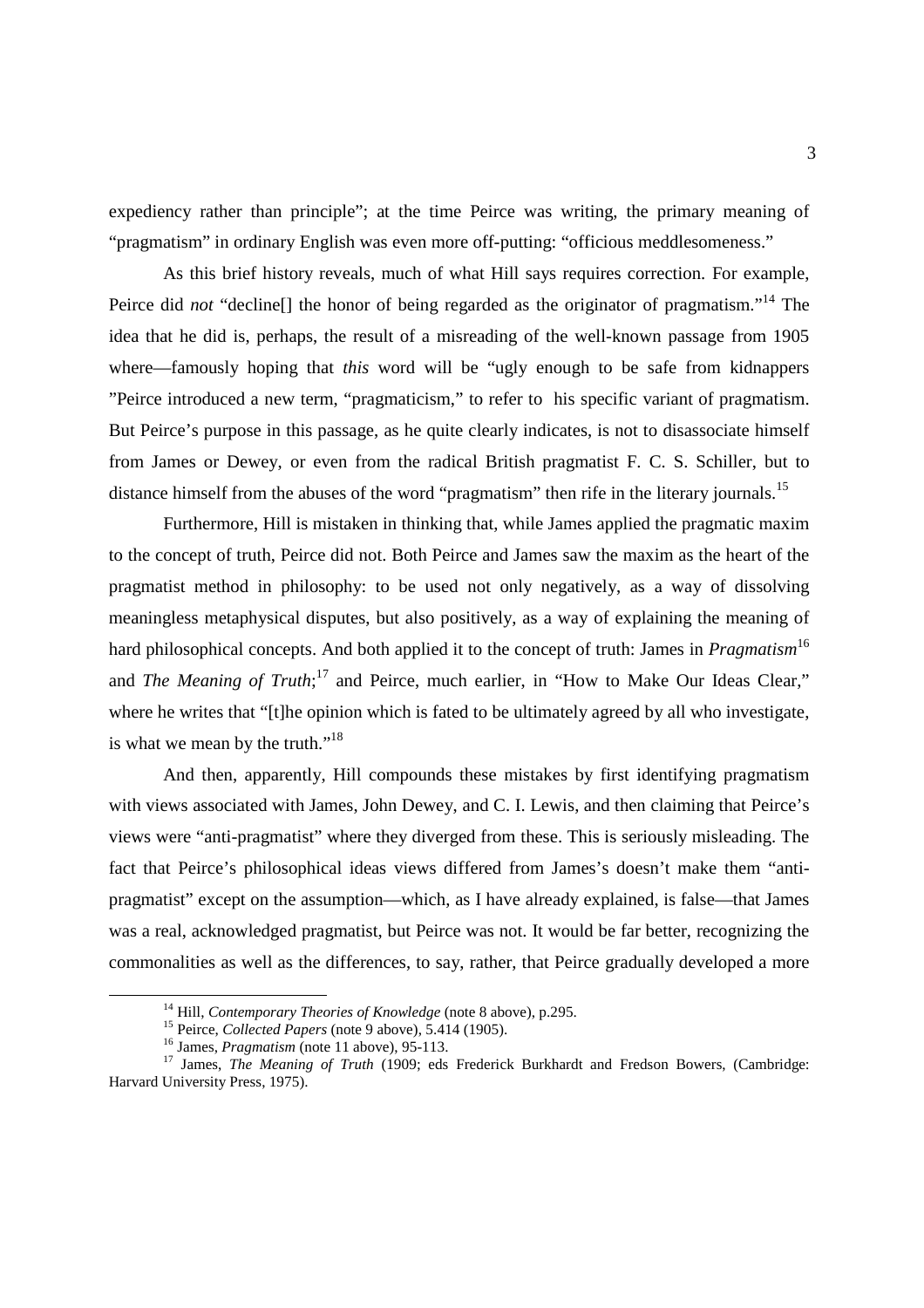realist, and James a more nominalist, style of pragmatism.

 But Hill's biggest problem, it seems to me, is that he thinks of pragmatism as exactly what Peirce and James insisted it was not: a body of philosophical doctrine. What the classical pragmatists—among whom I would include Peirce, James, Dewey, and George Herbert Mead had in common was, rather, a congeries of philosophical *attitudes*: a distaste for dogmatism and for false dichotomies, a naturalistic disinclination to philosophize in a purely *a priori* way, a tendency to look to the future rather than the past, an interest in social aspects of language and of inquiry, and a willingness to take evolution seriously. Giovanni Papini's well-known analogy makes the point vivid: pragmatism was "like a corridor in a hotel. Innumerable chambers open out of it. In one you may find a man writing an atheistic volume; in the next someone on his knees praying for faith; in a third a chemist investigating a body's properties ... . They all own the corridor, and all must pass through it."<sup>19</sup> We should expect that pragmatists will share a broad approach to philosophical questions and certain broad philosophical attitudes; but we should also expect them to diverge both in the kinds of philosophical questions that most interest them, and in the substantive philosophical claims they make.

### **SY: Pragmatism says that truth is essentially verification, and describes it as "the expedient in our way of thinking." But surely the fact that a belief is expedient or has good consequences is not sufficient for its being true; and doesn't James's account of truth (as Hill suggests) lead to subjectivism and even solipsism?**

**SH:** The first thing to say is that, while there are clear continuities, there are also significant differences between Peirce's ideal-realist account of truth as the Final Opinion that would be agreed were inquiry to continue indefinitely, James's more nominalist account of truth as verifiability, and—to anticipate a little—Dewey's instrumentalist conception of the "tried and true." The second thing to say, perhaps, is that Peirce, James, and Dewey all agree that while it is not false, exactly, to say that truth is correspondence to the facts, it is unhelpful; it gives us no real insight into the concept of truth; that is to say, no *pragmatic* insight, no understanding of what difference it makes if a proposition is true. Each of them tries, in his own distinctive way,

<sup>18</sup> Peirce, *Collected Papers* (note 9 above), 5.407 (1878).

<sup>19</sup> As reported by James in *Pragmatism* (note 11 above), p.32.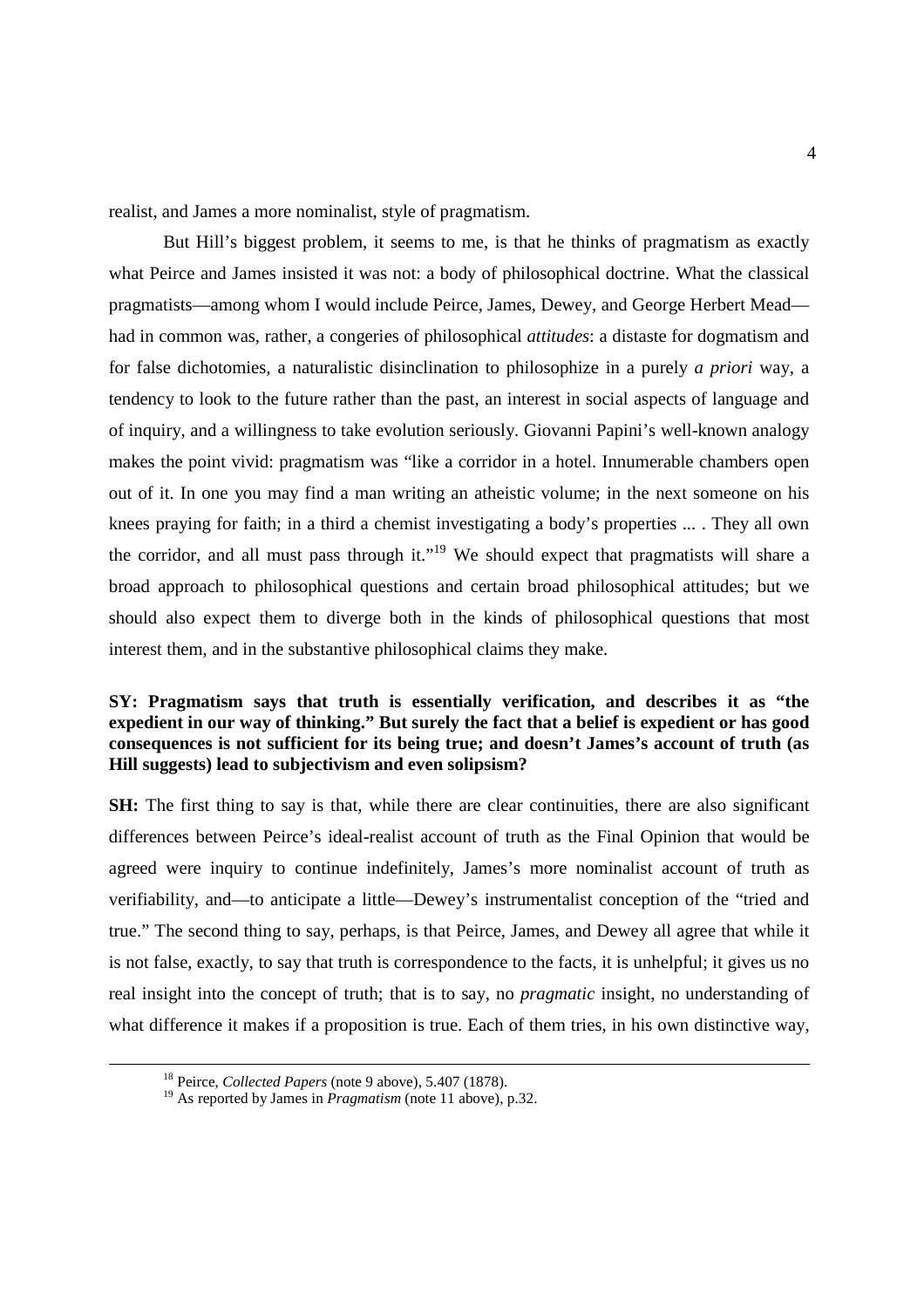to supply what is lacking.

-

 Peirce distinguishes three grades of clarity: the first requires only the ability to use a term; the second requires only the ability to give a verbal definition; but the third, pragmatic grade is reached only when one grasps what the experiential consequences of the concept's applying would be. Truth-as-correspondence, Peirce says, is only a "nominal" definition, reaching only the second grade of clarity. And his accounts of the concepts of truth and reality at the third, pragmatic grade of clarity quite explicitly rely on the idea of the community of inquirers: the opinion that will be agreed at the end of inquiry is the truth, and the real is the object of that final opinion. $^{20}$ 

 Of course, this account is not without difficulties; in particular, it faces what Peirce calls the problem of Buried Secrets: that there might be particular propositions about the past (e.g., that Cleopatra sneezed seven times on her eighth birthday) which seem on their face to be clearly either true or else false, but the truth-value of which could never be settled however long inquiry continued. Peirce replies that we underestimate what it might be possible to find out; and suggests that, if the truth-value of such a proposition really couldn't be settled, then the proposition lacks pragmatic meaning.<sup>21</sup> But this reply seems to many less than fully satisfying (for one thing, the last clause suggests that "pragmatic meaning" will turn out, like the "cognitive meaning" of logical positivism, to diverge significantly from "meaningful" in the ordinary sense of the word).

 Now, to return to your question: Truth and reality, in Peirce's account, are characterized in terms of a hypothetical, indefinitely long-run consensus of a hypothetical community of inquirers.<sup>22</sup> (This stress on the community is of a piece with Peirce's early Cartesian papers, where Descartes is roundly criticized in part for what Peirce calls the "pernicious"

<sup>20</sup> Peirce, *Collected Papers* (note 9 above), 5.407 (1878). Notice that here Peirce writes in the indicative ("the opinion that *will* be agreed...") rather than in the subjunctive ("the opinion that *would* be agreed..."). See note 21 below.

<sup>&</sup>lt;sup>21</sup> *Ibid.*, 5.409 (1878). In the following paragraph Peirce suggests that whether we say that a diamond that was never rubbed is hard is a matter purely of the arrangement of language, of linguistic convention. Later, he changes his mind: the diamond really is hard, even if it is never tested, if it *would not* be scratched if it *were* rubbed. 5.457 (1905) (the state of things that constitutes the hardness of the diamond consists in "the truth of a general conditional proposition.  $\dots$ . IIIf a substance of a certain kind should be exposed to an agency of a certain kind, a certain kind of sensible result *would* ensue ...).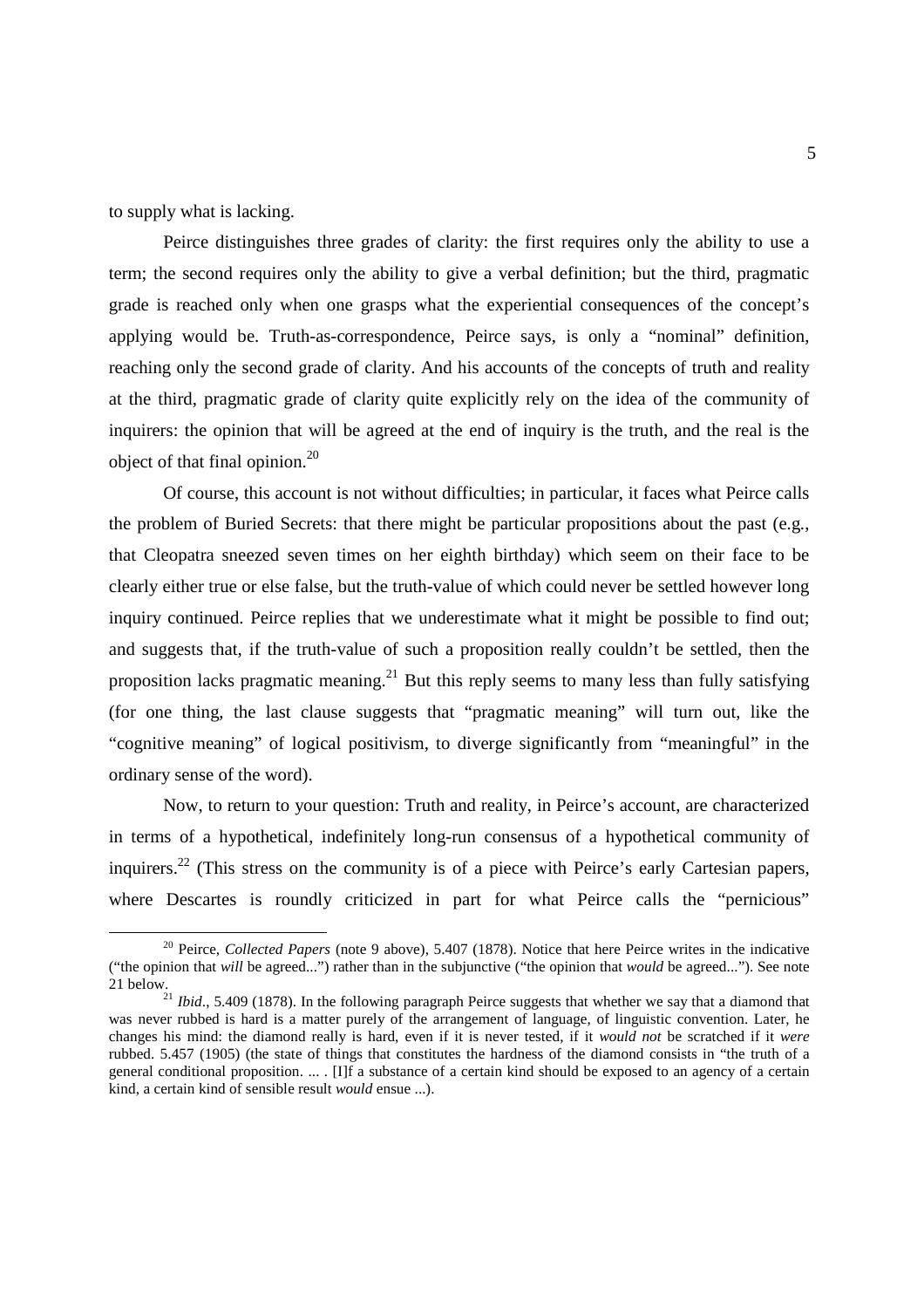individualism of his criterion of truth.)<sup>23</sup> But Peirce can, and does, acknowledge without reservation that the truth "is SO, whether you or I or anyone believes it is so or not."<sup>24</sup> and that the real is what is independent of how you, or I, or anybody, believes it to be.<sup>25</sup> So there is nothing subjectivist or solipsistic about *Peirce's* conception of truth.

 Your question, however, seems to rest on a misinterpretation—albeit a very common misinterpretation<sup>26</sup>—specifically of *James's* account of truth. James distinguished concrete truths (i.e., propositions, beliefs, etc. that are true) from abstract truth (i.e., the property of being true). He identified abstract truth with verifi*ability* but, as one might expect from someone of his nominalist leanings, he paid more attention to concrete truths, which he described as *becoming* true, as being *made* true, when they are verified.<sup>27</sup> Of course, this account is not without its difficulties either. For one thing, one is bound to ask: what does "verifiable" mean but "can be shown to be *true*"?—when truth is the very concept supposedly being explained. But this is not the place to explore these and other problems.

 The passage responsible for the interpretation of James that you have picked up is, I assume, his observation that "*[t]he true ... is only the expedient in the way of our thinking*"; but that it is a *mis*interpretation becomes apparent as soon as you finish the paragraph, which continues: "[e]xpedient ... the long run and on the whole of course; for what meets expediently all the experience in sight won't necessarily meet all farther experiences equally satisfactorily. Experience ... has ways of *boiling over*, and making us correct our present formulas."<sup>28</sup> James is clearly *not* suggesting that whatever it is expedient for someone to believe to believe is true; he is stressing that what is good about having true beliefs is that they will hold up even over the

-

<sup>28</sup> *Ibid*. p.106.

<sup>22</sup> *Ibid*. 5.407 (1878).

<sup>23</sup> *Ibid*. 5.265 (1868).

<sup>24</sup> *Ibid*. 2.135 (1902).

<sup>25</sup> *Ibid*. 5.405 (1878).

 $26$  G. E. Moore, "William James's Pragmatism," Proceedings of the Aristotelian Society, n.s., 8, 1907-8: 33-77; and in Moore, *Philosophical Studies* (London: Routledge and Kegan Paul, 1922), 97-146. Bertrand Russell, "William James's Conception of Truth" (1908), in Russell, *Philosophical Essays* (New York: Longman's, Green & Co., 1910), 112-130. See also Alexei Trusov, *An Introduction to the Theory of Evidence* (Russian edition, 1960; English-language edition Moscow: Foreign Languages Publishing House, n.d.), p.18: "according to James, the 'true' is only the expedient in the way of our thinking. An idea is 'true' so long as to believe it is profitable to our lives."

<sup>27</sup> James, *Pragmatism* (note 11 above), p.97.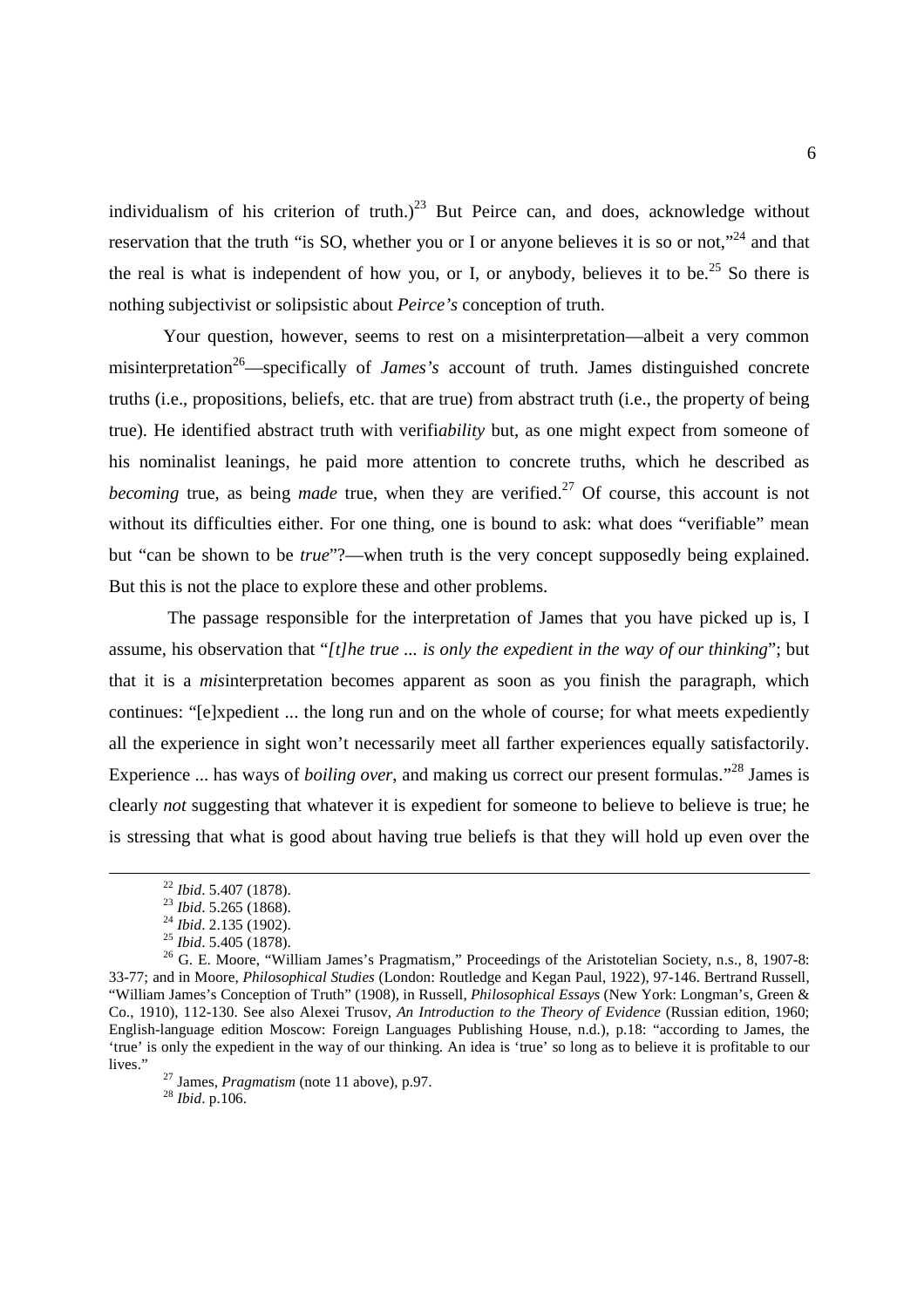long run of experience. If James *had* simply identified truth and expediency then, indeed, the question would arise, "expedient for whom?"; but the idea that James's account of truth is subjectivist or solipsistic falls away once we repudiate this misinterpretation.

 In *Logic: The Theory of Inquiry* (1938) Dewey describes Peirce's definition of truth as "[t]he opinion that is fated to be agreed by all who investigate" as "the best definition."<sup>29</sup> But, much like James, he tends to stress particular truths over truth-as-such, and actual verification over potential verifiability. In a series of lectures given in 1911 he had presented himself as charting an intermediate course between "realist" (i.e., roughly, correspondence) and "idealist" (roughly, coherence) conceptions of truth. Like James, he speaks of our making propositions true by verifying them; unlike James, he explains that to make a proposition true is "to modify and transform it" until it is able to withstand testing. In this context he writes of truth as "corespondence," a kind of mutual adjustment between truth and reality. $30$  This still conveys nothing of subjectivism or solipsism; it does, however, suggest that Dewey's conception might involve some element of idealism or constructivism—which leads us to your next question.

**SY: Dewey was the pragmatist who had the greatest influence in the outside world. Basic to everything Dewey writes about knowledge is we should think of knowing in the setting of inquiry—a kind of contextualism. But his ontological position seems questionable, apparently denying the full objectivity and independence of the material world. How**  *should* **we think of Dewey's epistemology as relating to his ontological views?** 

**SH:** In *The Quest for Certainty* (1929)<sup>31</sup> Dewey offers a historical diagnosis: the philosophical theory of knowledge came to us from ancient Greece, from Plato and Aristotle. In this culture, purely intellectual reflection was the prerogative of the few, and physical work, with all its uncertainties and dangers, was relegated to slaves. The resulting denigration of the physical, the practical, the uncertain, he continues, has endured through the epistemological tradition from Plato to Descartes to his own times. The theory of knowledge, he continues, still, in his day,

<sup>29</sup> John Dewey, *Logic: The Theory of Inquiry* (New York: Henry Holt, 1938), p.345 n. The quotation from Peirce is from *Collected Papers* (note 9 above), 5.407 (1878).

<sup>&</sup>lt;sup>30</sup> John Dewey, "The Problem of Truth" (1911), in Larry M. Hickman and Thomas M. Alexander, eds., *The Essential Dewey* (Bloomington, IN: Indiana University Press, 1998), vol. 2, pp.101-130.

<sup>&</sup>lt;sup>31</sup> John Dewey, *The Quest for Certainty* (New York: Capricorn Books, 1929).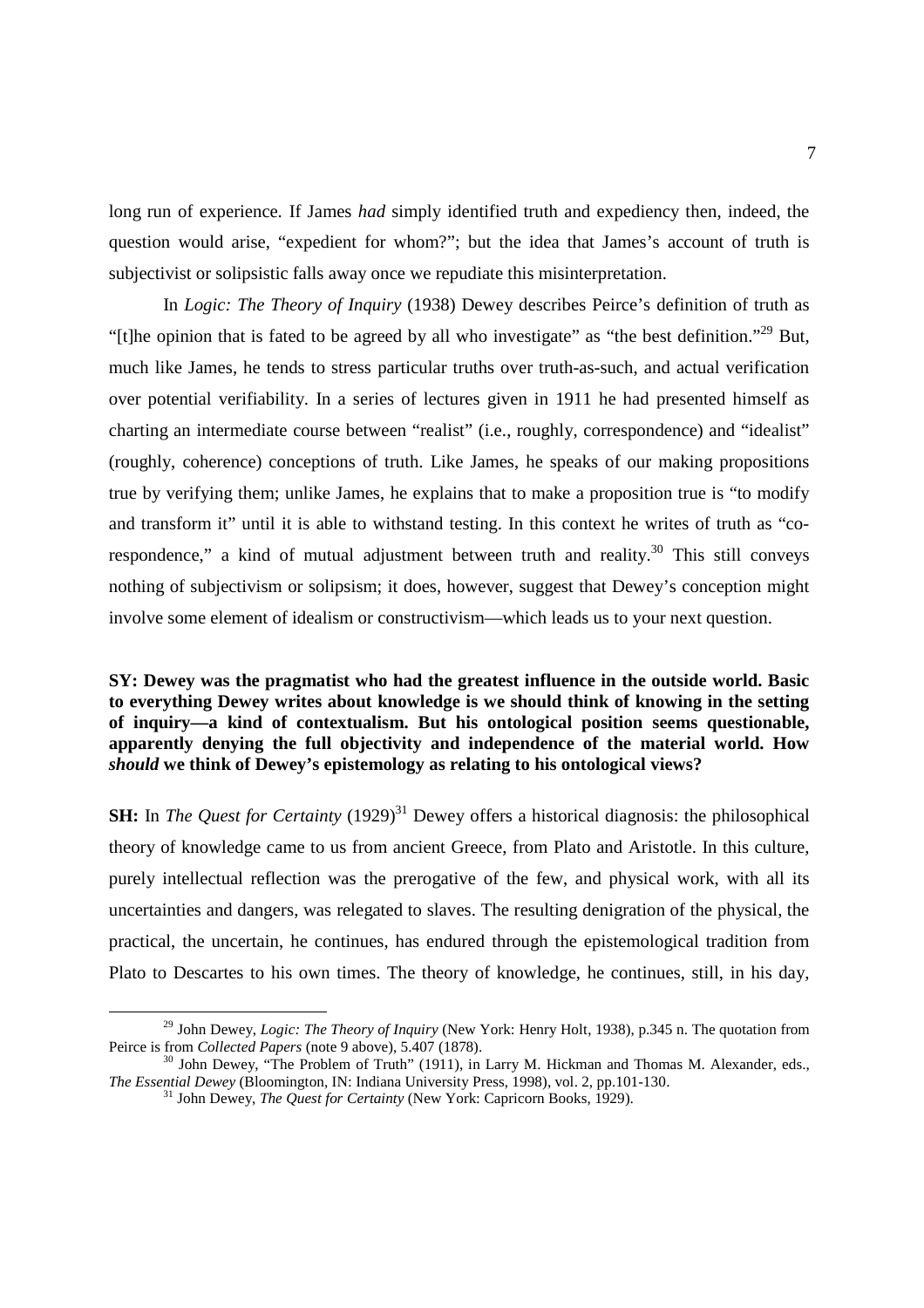bears the marks of its origin: in its insistence that the only real knowledge is *certain* knowledge; and in its disdain for the merely probable, relegated to the realm of opinion. The result, Dewey believes, is a theory of knowledge at odds with the true character of modern, scientific inquiry. There is an urgent need, therefore, for an epistemology that acknowledges that uncertain, fallible knowledge is a good deal better than no knowledge at all, and that gives a proper role to experiment, to interacting with the world to see what happens, changing *this* to see the effect on *that*. By contrast with the "spectator theories" of the past, Dewey proposes what one might describe as an *activist* conception of knowledge.

 In this context Dewey writes that "special theories of knowledge differ enormously from each other. Their quarrels fill the air. The din thus created makes us deaf to the way they all say one thing in common. They all hold that the operation of inquiry excludes any element of practical activity."<sup>32</sup> What he means by this is in part, I believe, that we learn about the world not simply by means of passively received input, but more importantly by active observation and experimentation (i.e., seeking out, and in the case of experiments, creating, the circumstances in which we expect to be able to make the observations we need to resolve some question); and that we must then actively devise appropriate classificatory concepts in the light of our experience, in a kind of virtuous spiral in which experience and reasoning (or as Dewey prefers to say, "intelligence") work intimately together.

 But what he meant seems to have also been, in part, that by knowing the world we somehow change it; and this, apparently, in a strong sense: it is not just that it becomes true of the world that we now know this about it, but that somehow the act of knowing an object changes it substantively. I conjecture that part of what is going on here is that Dewey is trying to persuade us out of the idea that only the physical characteristics of physical objects (or their primary qualities, as an older empiricist would have said) are really real, and into the idea that moral and aesthetic qualities are no less real.<sup>33</sup> So I am not certain whether he is really committed to a kind of idealism. But if he *did* intend to defend the idea that physical objects are somehow constructed by us, my reaction would be much like Peirce's: "There are certain

<sup>32</sup> *Ibid*., p.22.

<sup>33</sup> See, for example, John Dewey, *Experience and Nature* (1925: New York: Dover, 1958), p.18.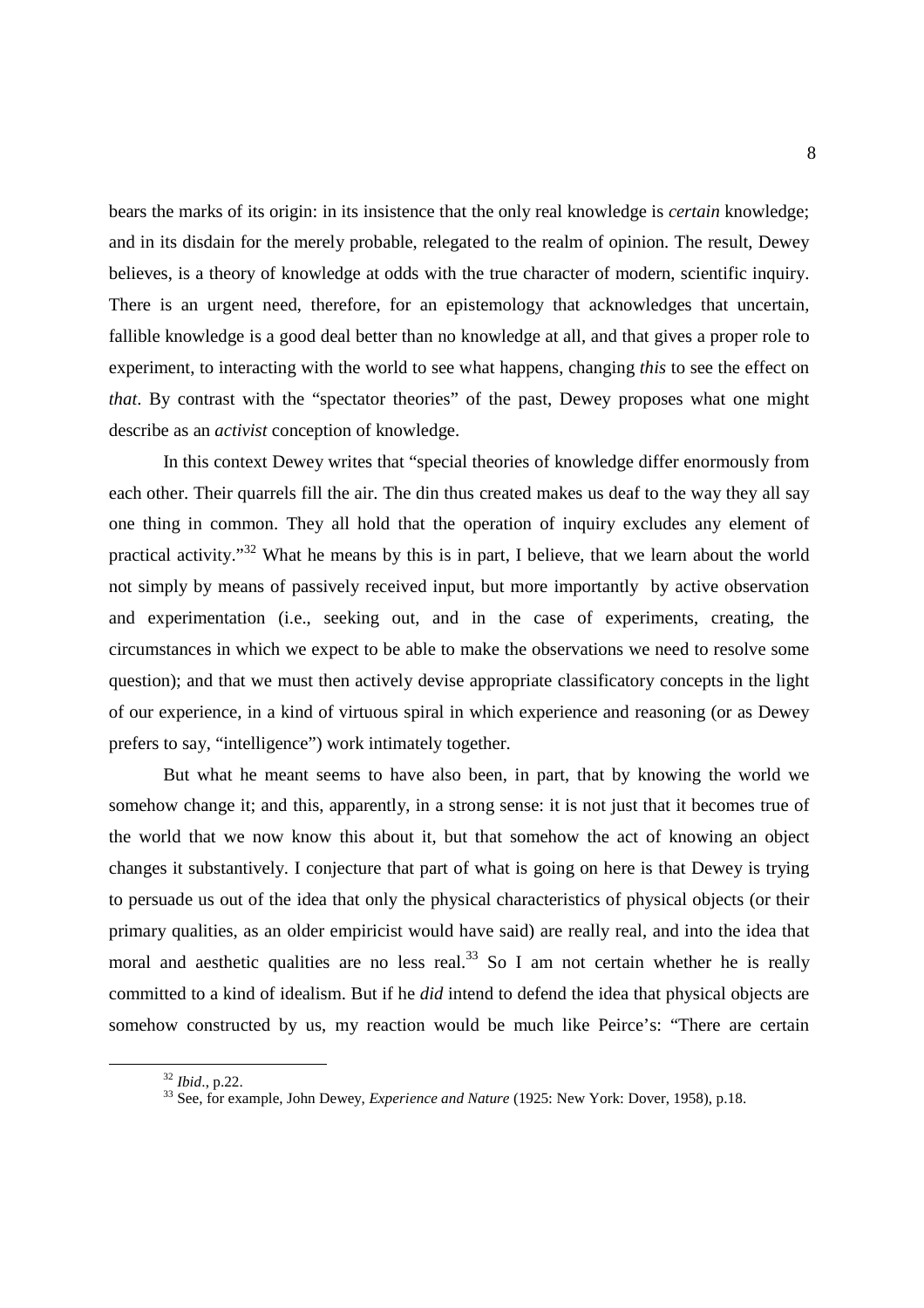mummified pedants who have never waked to the truth that the act of knowing a real object changes it. They are curious specimens of humanity, and ... I am one of them.<sup>34</sup>

 I would not, however, put this, as you do, in terms of the objectivity of the "material world." For, like Peirce, I acknowledge that, besides physical (or as he would say "external") things, events, and phenomena there are also mental ("internal") things, events, and phenomena. The ideas before my mind as I write this, and before our readers' minds as they read it, for example, are real; and so too is the dream I had last night―even though the events of that dream never really happened. Similarly, a work of fiction is real, and there really are fictional characters portrayed in it—even though the people whose doings it narrates never existed, and the events never really happened. The real, in other words, cannot be identified with the mindindependent,<sup>35</sup> nor can reality be limited to the material.

## **SY: How do you see Quine as fitting into the evolving history of American pragmatism? Could you comment specifically on Quine's work in logic, and his ideas about truth, ontological commitment, and analyticity?**

**SH:** C. I. Lewis is sometimes classified as the last of the classical pragmatists; and Quine, who was Lewis's successor as Edgar Pierce Professor at Harvard, is sometimes thought of as the key link between the classical pragmatist tradition and contemporary pragmatism. But this picture of Quine's place in pragmatism is misleading; as I see it, Lewis's place in the pragmatist tradition is distinctly ambiguous, and Quine's best described as tenuous.

The theory of knowledge Lewis offers in his *Analysis of Knowledge and Valuation*<sup>36</sup> is a variant of strong, infallibilist foundationalism, and so quite far from anything in the classical pragmatist tradition. But it seems possible that Lewis (who was originally to be editor of Peirce's *Collected Papers*, but dropped out after two years) drew some ideas for his work in modal logic from Peirce's "gamma graphs" of 1903.<sup>37</sup> Mostly, though, Lewis's claim to be a

-

<sup>36</sup> C. I. Lewis, *An Analysis of Knowledge and Valuation* (La Salle, IL: Open Court), 1946.

<sup>34</sup> Peirce, *Collected Papers* (note 9 above), 5.555 (1903).

<sup>35</sup> *Ibid*., 5.406 (1878). See also Susan Haack, "Realisms and Their Rivals: Recovering Our Innocence," *Facta Philosophica*, 4.1, March 2002: 67-88, and *Defending Science—Within Reason: Between Scientism and Cynicism* (Amherst, NY: Prometheus Books, 2003), pp.161-163.

<sup>37</sup> Peirce, *Collected Papers* (note 9 above), 4.510-529 (1903).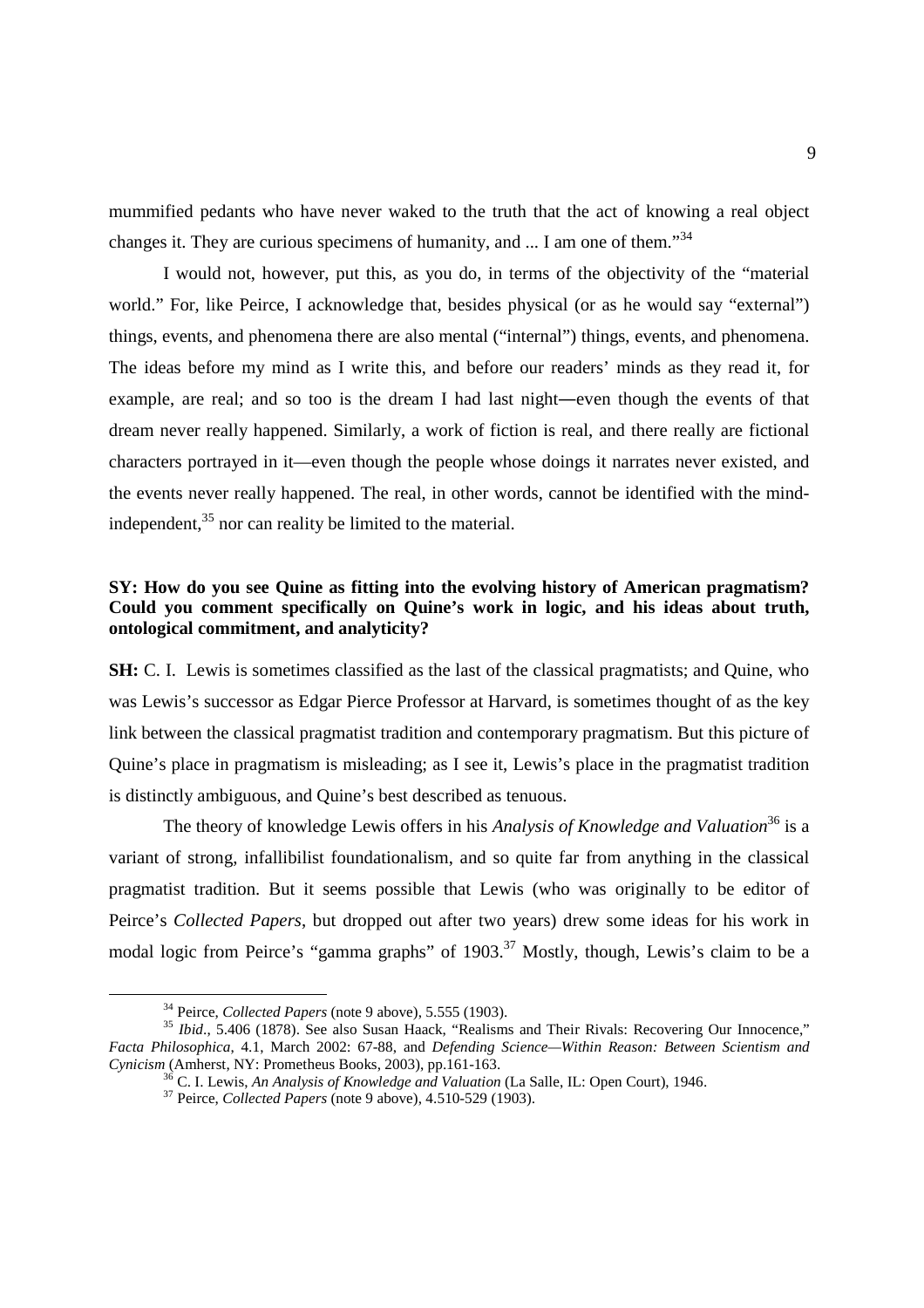pragmatist rests on his account of the "pragmatic *a priori*": the thesis that the choice of concepts, and hence what propositions are knowable independently of experience, is a pragmatic matter—a matter, that is, of finding the most convenient and smoothly workable conceptual framework. This understanding of "pragmatic" is, however, closer to the ordinarylanguage meaning of the word than to its sense in the classical pragmatist tradition.

 To clarify Quine's relation to pragmatism, let me take the topics you raise—logic, truth, ontology, and analyticity—in turn. As you are aware, Quine's earlier contributions were largely in formal logic. And I assume you know that Peirce (who developed a unified propositional and predicate calculus a few years year after, and quite independently of, Frege),<sup>38</sup> was one of the founders of modern logic. Quine reviewed volumes 2, 3, and 4 of the *Collected Papers*, <sup>39</sup> which include some of Peirce's most important logical innovations; but unfortunately he seems to have been so put off by the untidiness of Peirce's logical work, the gradual, ragged steps by which he improved on George Boole's work to arrive at a wholly new and much more powerful calculus, that he didn't really appreciate its significance. Many years later, Putnam observed that Quine's understanding of the history of logic would have been greatly enriched had he grasped, for example. that, while Russell had learned quantification theory from Frege, Whitehead had learned it (indirectly) from Peirce.<sup>40</sup> Shortly after that, we find Quine recognizing Peirce's contribution: writing in 1985 that "[g]eneral quantification theory … is what distinguishes logic's modern estate. Charles Sanders Peirce arrived at it independently four years after Frege."<sup>41</sup> Later, in 1989, Quine writes that "Peirce and not Frege was … the 'founding father' of

<sup>38</sup> See Peirce, "On the Algebra of Logic" (1880), and "The Logic of Relatives" (1883), in *Collected Papers* (note 9 above) 3.154-251 and 3.328-58; and Peirce's student, O. H. Mitchell, "On a New Algebra of Logic," in *Studies in Logic by Members of the Johns Hopkins University* (Boston, MA: Little, Brown, 1883), 72- 106 (a book edited by Peirce, though his name does not appear). Gottlob Frege, *Begriffsschrift* (1879), reprinted and translated in *Conceptual Notation and Related Articles*, ed. Terrell Ward Bynum (Oxford: Clarendon Press, 1972), 101-203.

<sup>39</sup> W. V. Quine, Review of Peirce, *Collected Papers*, vol. 2, *Isis*, 19, 1933: 220-229; review of Peirce, *Collected Papers*, vols. 3 and 4, *Isis*, 22 , 1935: 285-97 and 551-553.

<sup>40</sup> Hilary Putnam, "Peirce the Logician," *Historia Mathematica*, 9, 1982: 290-201. In fact, it appears, Russell knew more about Peirce's work on quantification than Putnam realized; see Irving Anellis, "Peirce Rustled, Russell Peirced: How Charles Peirce and Bertrand Russell Veiwed Each Other's Work in Logic," *Modern Logic*, 5.3, 1995: 270-378.

<sup>41</sup> W. V. Quine, "In the Logical Vestibule," *Times Literary Supplement*, July 12, 1985, p.767; reprinted in W. V. Quine, *Selected Logic Papers* (Cambridge, MA: Harvard University Press, enlarged edition, 1995), 251-57.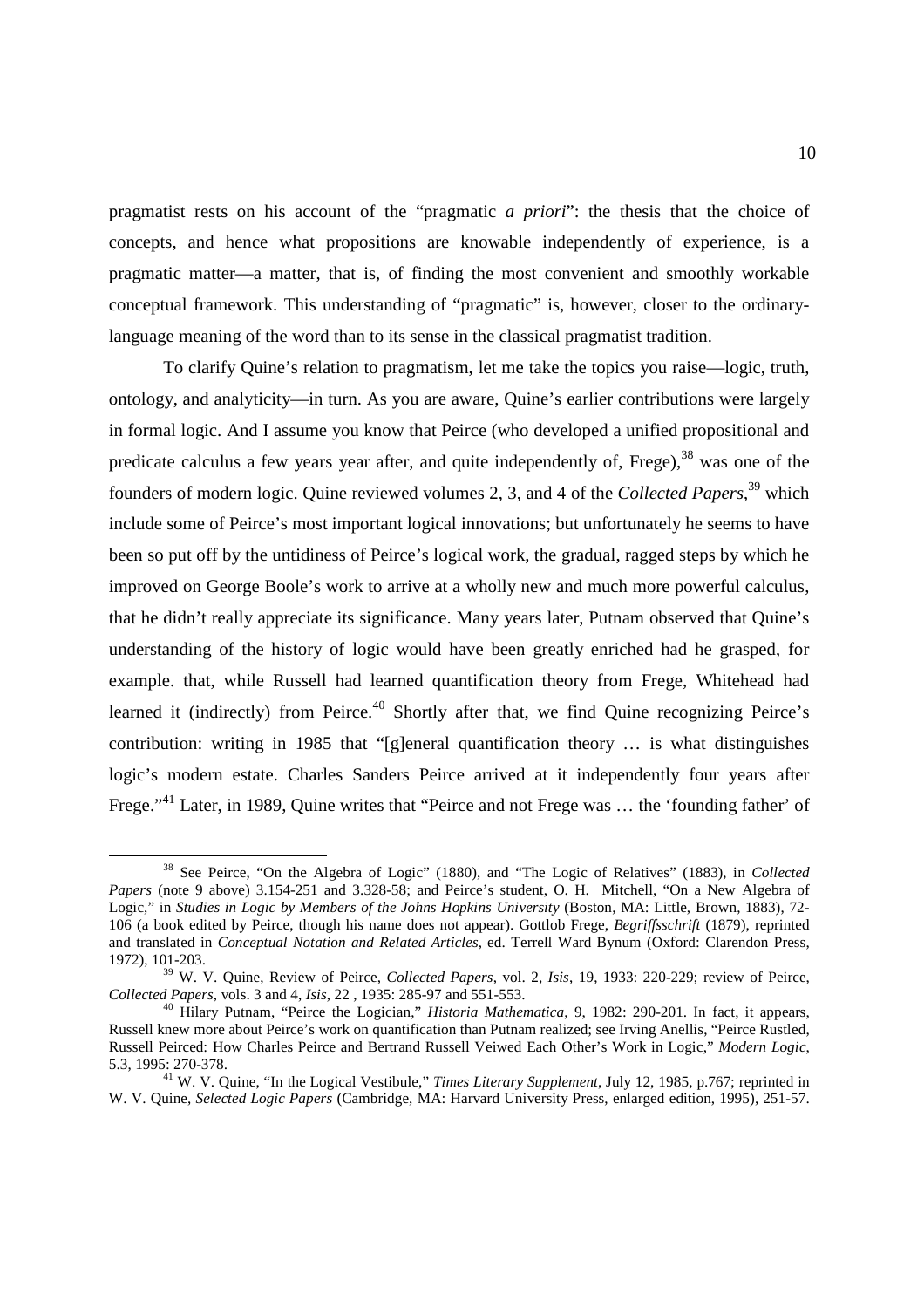quantification."<sup>42</sup> There is really nothing distinctive about Quine's logical work, however, to justify classifying him as a pragmatist.

 On truth, one thing is clear: Quine quite explicitly rejects Peirce's conception. In fact if you will allow me to interject a personal note—to the best of my recollection it was Quine's dismissive remarks about Peirce's definition of truth in the first chapter of *Word and Object*<sup>43</sup> that first prompted me to got get Peirce's *Collected Papers* and begin seriously studying the philosophers of the classical pragmatist tradition.

 Beyond this, Quine's understanding of truth seems to me far from clear. He expresses sympathy with Tarski's semantic theory; but, very confusingly, seems to run Tarski's account together with the "disquotationalist" theory.<sup>44</sup> But this can't be right; there is unambiguous evidence that Tarski would have emphatically rejected the disquotationalist idea. Tarski treats "true" as a semantic predicate of sentences, and defines truth as satisfaction by all sequences of objects. Disquotationalism, by contrast, treats "true," not as a predicate of sentences, but as a device of disquotation: meaning, for example, that what "'Snow is white' is true," amounts to is, simply, "Snow is white."

 The confusion arises, I suppose, because there is a superficial resemblance between Tarski's Material Adequacy Condition on definitions of truth, that any adequate definition should entail all instances of the "T-schema": "S is true iff p" (where "S" on the left-hand side names the sentence that appears on the right-hand side of the equivalence). But Tarski insisted that a quotation-mark name of a sentence, such as "'snow is white,'" is a new, unitary expression, of which the sentence itself is not semantically a part; and quite explicitly denies that it is possible to generalize the T-schema to obtain a definition of truth along the lines of

<u>.</u>

In this paper Quine notes that Guiseppe Peano built on Peirce's work, but that Frege's work was conducted independently.

<sup>42</sup> Quine, "Peirce's Logic" (1989) in *Selected Logic Papers*, enlarged ed., 1995 (note 41 above), 258-65, p.259.

<sup>43</sup> W. V. Quine, *Word and Object* (New York: Wiley, 1960), pp.23-24.

<sup>&</sup>lt;sup>44</sup> The muddle is epitomized in *Pursuit of Truth* (Cambridge, MA: Harvard University Press, 1990; 2<sup>nd</sup> ed.,1992), p.80, where Quine writes:

<sup>[</sup>T]here is some underlying validity to the correspondence theory of truth, as Tarski has taught us. Instead of saying that "Snow is white" is true if and only if it is a fact that snow is white we can simply delete "it is a fact that" as vacuous, and therewith facts themselves. ... Ascription of truth just cancels the quotation marks.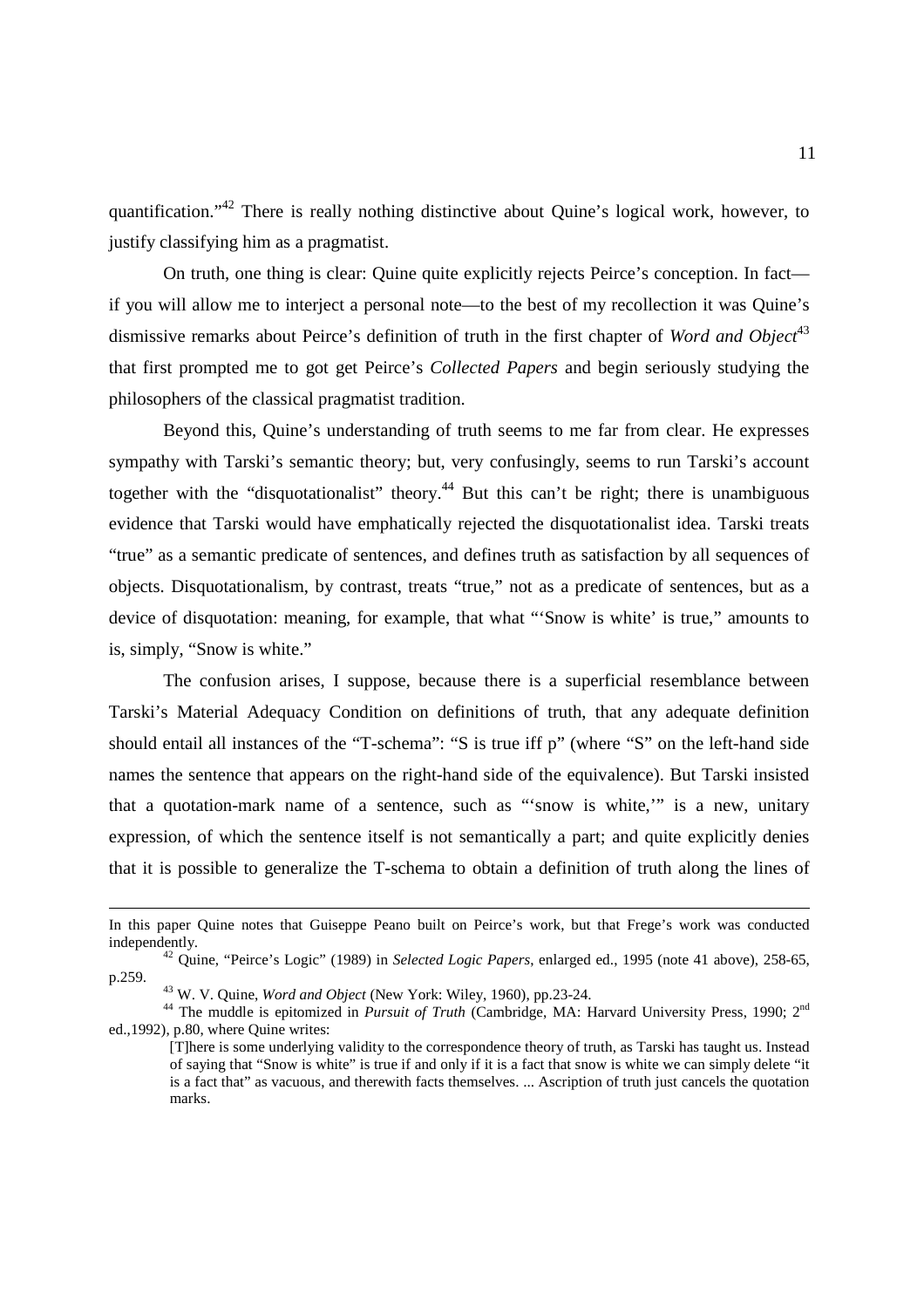"(p) ('p' is true iff p)." For this, according to Tarski, is just nonsense; p is a sentential variable, but "p" is the name of the  $16<sup>th</sup>$  letter of the English alphabet.<sup>45</sup> In any case, whether or not, in the end, it is possible to make any coherent sense of Quine's observations about truth, I think it is abundantly clear that there is nothing particularly pragmatist about them.

 We can understand Quine's views on ontology by reference to two of his best-known philosophical slogans: "to be is to be the value of a variable" (his criterion of ontological commitment) and "no entity without identity" (his extensionalist stance).<sup>46</sup> The first of these makes no substantive ontological claims; it just indicates how to determine the kind of entities to the existence of which a theory is committed. Spelled out more fully, what it says is that a theory is committed to the existence of whatever entities are required as values of variables bound by an existential quantifier in statements which are logical consequences of the theory. The second principle rules out as unacceptable certain kinds of theory, those with ontological commitment to such things as meanings, propositions, or properties, which cannot be identified and individuated by extensional criteria. Spelled out more fully, what it says is that no theory should be accepted that is committed to the existence of a type of entity for which no satisfactory criteria of identity can be given; and what Quine means by "satisfactory" here is "extensional."

 Both principles are quite at odds with key ideas of Peirce's ontology. Quine insists that "is, exists" has only one meaning;  $47$  Peirce distinguished existence (the mode of being of particulars) from reality (the mode of being of generals).<sup>48</sup> One consequence of Quine's criterion of ontological commitment is that, if he acknowledged them, he would have to

<sup>45</sup> Alfred Tarski, "The Concept of Truth in Formalized Languages" (1931), in Tarski, *Logic, Semantics, and Metamathematics*, ed. J. H. Woodger (Oxford: Oxford University Press, 1956), 152-278, p.159. It is worthy of note that at once time Quine agreed with Tarski – the enclosed expression is not semantically a part of a quotationmark name; see W. V. Quine, *Mathematical Logic* (1940; New York: Harper Torchbooks, 1962), p.26. See also Susan Haack, "Mentioning Expressions," *Logique et Analyse*, 17, 1974: 277-294.

<sup>46</sup> W. V. Quine, "On What There Is" (1948), in Quine, *From a Logical Point of View* (1953; 2nd ed., Harper Torchbooks, 1961) 1-19; see also Susan Haack, *Philosophy of Logics* (note 4 above), pp.43-49.

<sup>47</sup> W. V. Quine, "Logic and the Reification of Universals" (1947), in *From a Logical Point of View* (note 46 above), 102-129, p.105. See also Haack, *Philosophy of Logics* (note 4 above), p.48.

<sup>48</sup> Peirce, *Collected Papers* (note 9 above), 6.549 (c.1901) ("existence ... is a special mode of reality"); and 6.495 (c.1906) ("I myself always use *exist* in its strict sense of 'react with the other like things in the environment.' ... I define the *real* as that which holds its characters on such a tenure that it makes not the slightest difference what any man or men may have *thought* them to be .... but the real thing's characters will remain untouched."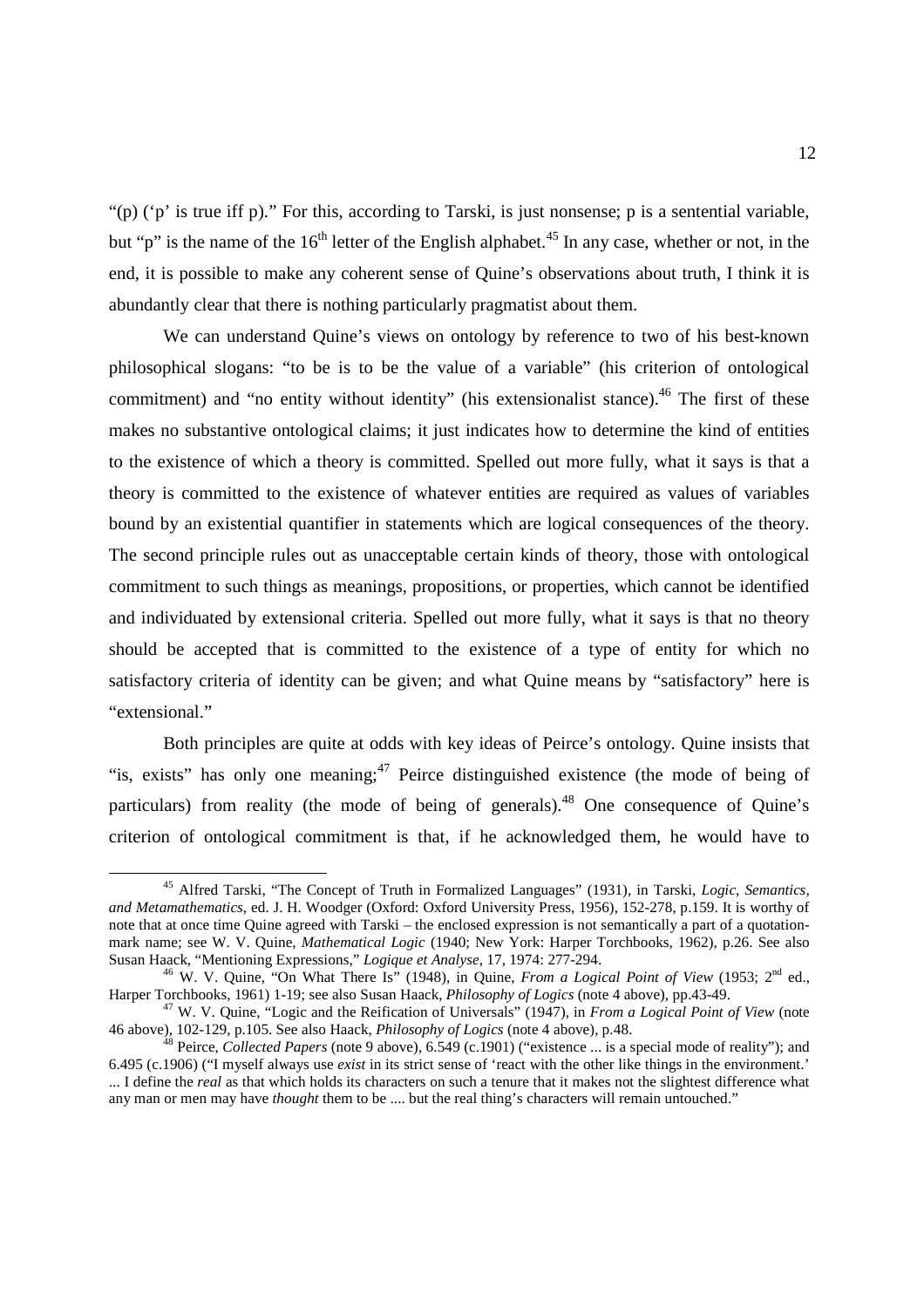construe properties, propositions, possibilities, etc, as abstract particulars, and not, as Peirce would have said, as real generals.<sup>49</sup> Moreover, as Peirce's realism matured, he acknowledged that there are not only real kinds and laws, but also real possibilities, including real unactualized possibilities.<sup>50</sup>

 As I noted earlier, James's approach could fairly be described as nominalist in tendency; that's why he seems more interested in specific, particular truths than in truth-as-such, the property of being true. But, after an early paper written jointly with Nelson Goodman<sup>51</sup>—a kind of nominalist manifesto—Quine seems to have backed away from a nominalist repudiation of abstract objects generally to an extensionalist tolerance for those abstract objects, such as numbers, that can be satisfactorily individuated. So there is nothing particularly pragmatist about Quine's ontological ideas, either.

 Still, one might think of Quine's repudiation of the analytic/synthetic distinction as an expression of pragmatism: after all, his campaign against "untenable dualisms" is one of Dewey's most famous pragmatist themes (and Peirce had written that Kant's understanding of "explicatory," that is, analytic, propositions is very narrow, "owing to his knowing nothing of the logic of relatives").<sup>52</sup> But when I compare Ouine's critique of the analytic/synthetic distinction with the critique his colleague Morton G. White had published shortly before in "The Analytic and the Synthetic: An Untenable Dualism,"<sup>53</sup> White's seems much closer to the spirit of classical pragmatism than Quine's; in fact, while the title of White's paper evokes a theme from Dewey, the title of Quine's reveals his preoccupation with a different tradition altogether, the logical empiricist.

<sup>&</sup>lt;sup>49</sup> See Susan Haack, "Extreme Scholastic Realism: Its Relevance to Philosophy of Science Today," *Transactions of the Charles S. Peirce Society*, XXVIII.1, 1992: 19-50.

<sup>50</sup> Peirce, *Collected Papers* (note 9 above), 6.486 (1908) ("there are ... Real habits (which really *would* produce effects, under circumstances that may not happen to get actualized, and are thus Real generals"); and 8.216 (1910) ("the *will be's*, the actually is's, and the *have beens* are not the sum of the reals. There are besides *would be's* and *can be's* that are real").

<sup>51</sup> W. V. Quine and Nelson Goodman, "Steps Towards a Constructive Nominalism," *Journal of Symbolic Logic*, 12, 1947: 105-122.

<sup>52</sup> Peirce, C.. S., *The New Elements of Mathematics*, ed. Carolyn Eisele (the Hague: Mouton, and Atlantic Highlands, NJ: Humanities Press, 1976), vol. IV, p.84.

<sup>53</sup> Morton G. White, "The Analytic and the Synthetic: An Untenable Dualism," in Sidney Hook, ed., *John Dewey: Philosopher of Science and Freedom* (New York: Dial Press, 1930), 316-30.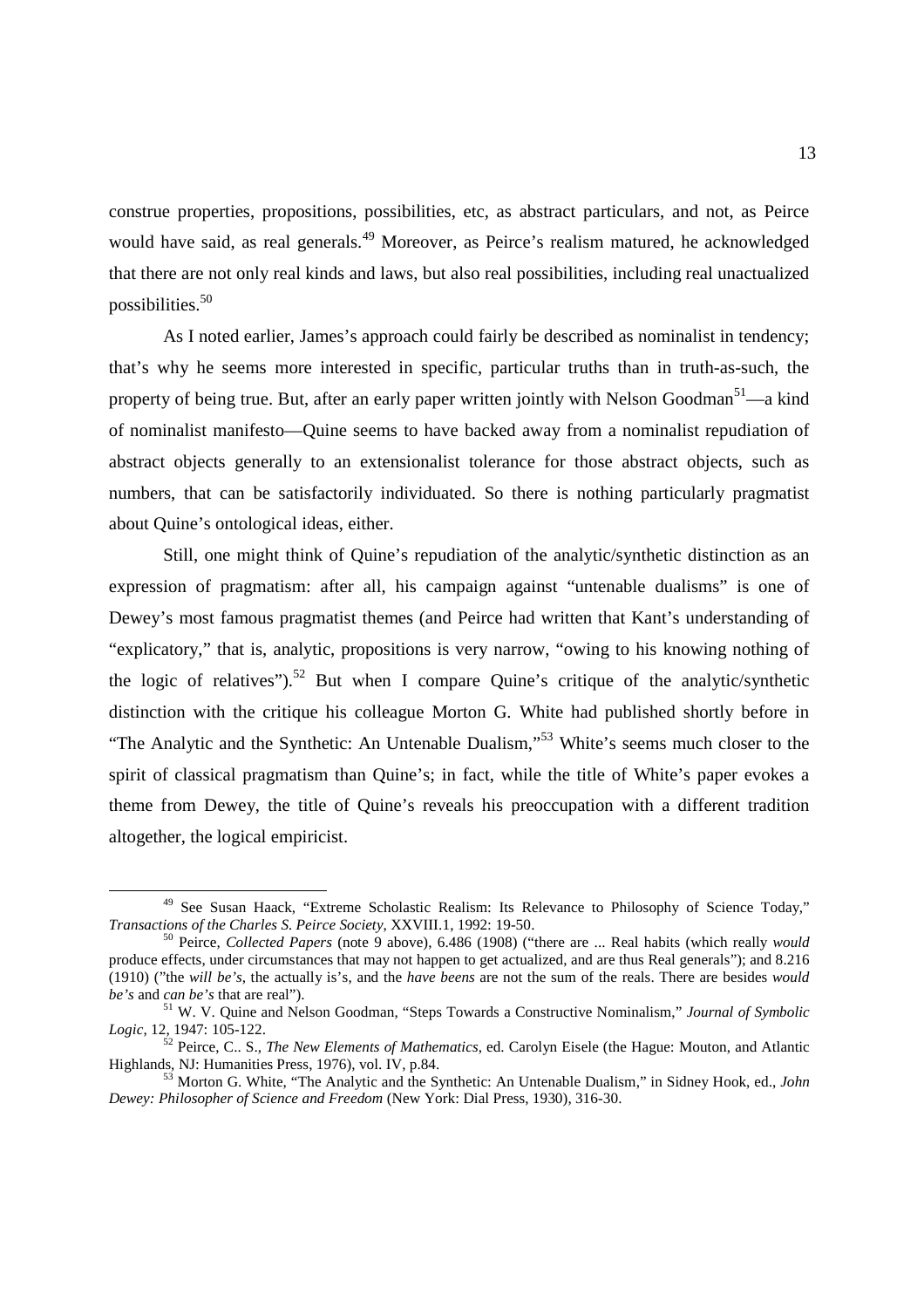In the concluding paragraph of "Two Dogmas of Empiricism" Quine writes:

Carnap, Lewis, and others take a pragmatic stand on the question of choosing between language forms ...; but their pragmatism leaves off at the imagined boundary between the analytic and the synthetic. In repudiating such a boundary, I espouse a more thorough pragmatism.<sup>54</sup>

The first thing to notice about this passage is that, while Lewis has some (fairly weak) claim to having inherited something from the pragmatist tradition, Carnap has none.<sup>55</sup> And all Quine is saying here is, in effect, that he sees an element of choice, of convention, in all our theorychoice; and there is really nothing genuinely pragmatist, in the sense that concerns us, about this.

 Straying a little from your question, I will add that the first half of Quine's "Natural Kinds"<sup>56</sup> is in some ways reminiscent of Peirce's conception of real "generals," and that his "Epistemology Naturalized"<sup>57</sup> might also be thought of as having some affinity with pragmatism. But in the second half of "Natural Kinds" Quine seems to take back most of what he had said in the first; and on the subject of naturalism, Sidney Hook's earlier "Naturalism and First Principles<sup>"58</sup> seems to me sounder, less ambiguous, and much more clearly pragmatist in spirit. Indeed, as I see it Hook has a stronger claim than Quine to be thought of as a key transitional figure in the pragmatist line of descent.

### **SY: In your 2003 interview with Chen Bo, you criticized Richard Rorty's new pragmatism, which you see as far removed from the old pragmatist tradition. Rorty**

<sup>54</sup> W. V. Quine, "Two Dogmas of Empiricism" (1952), in *From a Logical Point of View* (note 46 above), 20-46, p.46.

<sup>&</sup>lt;sup>55</sup> There is a further complication with Quine's allusion to Carnap. Quine identifies Carnap's distinction of internal vs. external questions with the analytic/synthetic distinction; but this is clearly a mistake. See Rudolf Carnap, "Empiricism, Semantics, and Ontology," *Revue Internationale de Philosophie*, 4, 1950: 20-40; reprinted in Carnap, Meaning and Necessity (Chicago: University of Chicago Press, 2<sup>nd</sup> ed., 1956), 205-221. W. V. Quine, "On Carnap's views on Ontology," *Philosophical Studies*, 2, 1951: 65-72; reprinted in Quine, *Ways of Paradox* (New York: Random House, 1966), 126-134. Susan Haack, "Some Preliminaries to Ontology," *Journal of Philosophical Logic*, 5, 1976: 457-474.

<sup>56</sup> W. V. Quine, "Natural Kinds," in *Ontological Relativity and Other Essays* (New York: Columbia University Press, 1969), 114-138.

<sup>57</sup> W. V. Quine, "Epistemology Naturalized," in *Ontological Relativity and Other Essays* (note 56 above), 69-90.

<sup>58</sup> Sidney Hook, "Naturalism and First Principles," in Hook, ed., *American Philosophers at Work* (New York: Criterion Books, 1936), 236-68.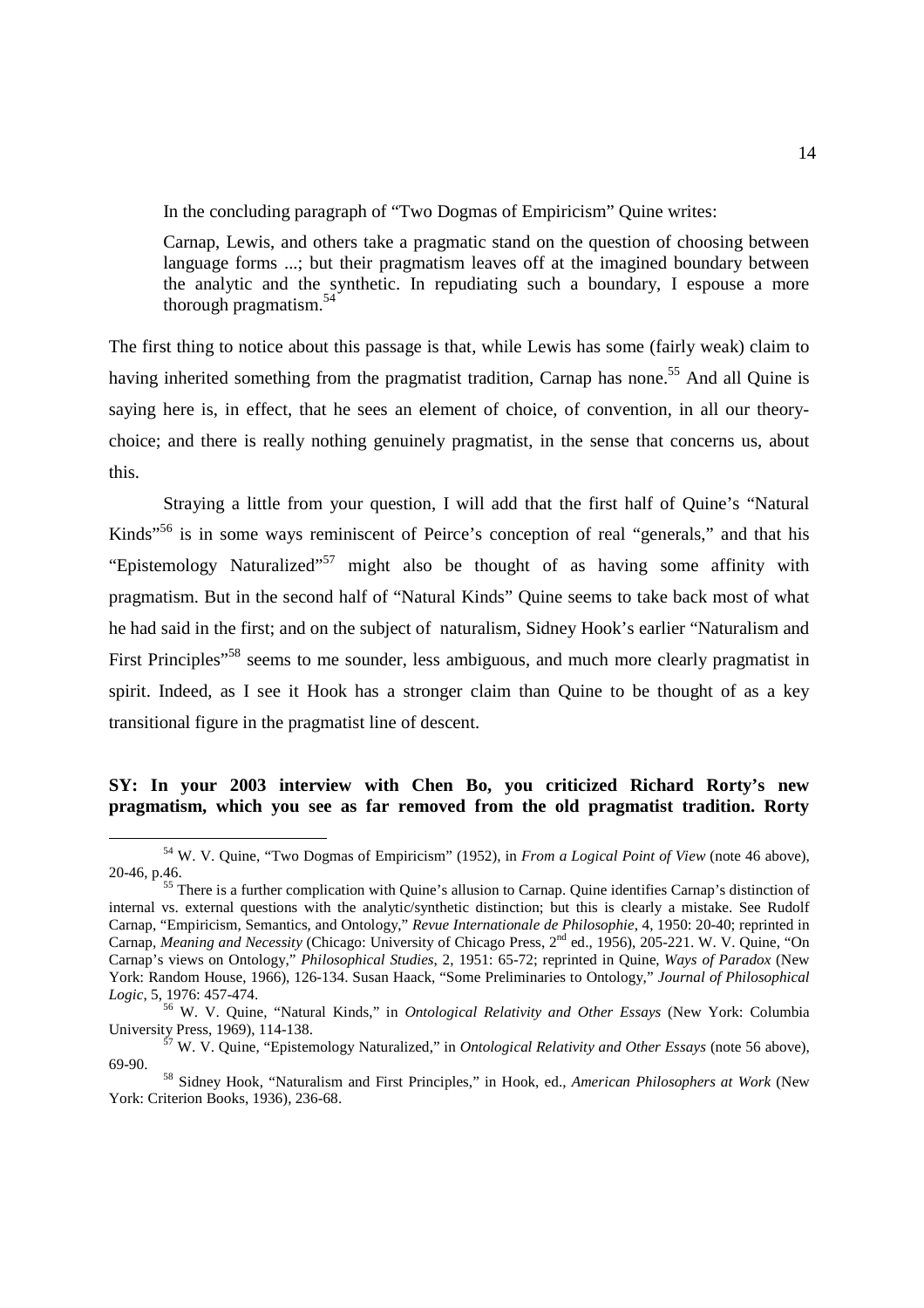**presents himself as following Dewey and, like Dewey, connecting pragmatism and democracy; but he also repudiates the projects of metaphysics and epistemology, traditionally seen as at the very heart of philosophy. Do you think that Rorty's "vulgar pragmatism" (as you call it) is a consequence of inner difficulties within pragmatism itself, that there is some lack in pragmatism that was bound, eventually, to lead to such radical, quasi-postmodernist conclusions? Or do you think that Rorty's radical conclusions stem, not from pragmatism itself, but from the ways in which James's and Dewey's variants diverged from Peirce's pragmatism?** 

**SH:** The short answer to your question here is: neither of the above. Vulgar pragmatism is *neither* the inevitable result of some inner flaw in pragmatism as such, *nor* the inevitable result of the ways James's and Dewey's versions of pragmatism diverge from Peirce's. It was, rather, Rorty's own (disastrous) invention—dressed up with tendentious efforts to tie it to the classical pragmatist tradition. Because pragmatism is the only philosophical tradition, thus far, native to the United States, the word "pragmatism" has real resonance for many Americans: resonance which Rorty exploited, very shrewdly, in the "marketing" of his ideas. But now it is time to get down to details.

 I will start with Rorty's critique of the legitimacy of the traditional projects of epistemology,<sup>59</sup> since it was here that my engagement with Rorty's (anti-)philosophy really began in earnest. As I argued in *Evidence and Inquiry*, <sup>60</sup> this critique is a mass of confusions. It relies on systematic equivocations on the several meanings of "foundationalism"―which may refer (i) to a family of theories of epistemic justification; (ii) to the idea that epistemology is an *a priori* enterprise underpinning the legitimacy of scientific inquiry; or (iii) to the idea that standards of stronger and weaker evidence are objective, rooted in the relation of justification and truth―to create the illusion that arguments against foundationalism in the first or second of these senses are also arguments against foundationalism in the third sense, the only sense relevant to the legitimacy of epistemology.<sup>61</sup> And in the end Rorty's only argument against foundationalism in the third, relevant sense turns out to rest on a grossly false dichotomy: *either*

<sup>59</sup> Richard Rorty, *Philosophy and the Mirror of Nature* (Princeton, NJ: Princeton University Press), 1989.

<sup>60</sup> See Susan Haack, "Vulgar Pragmatism: An Unedifying Prospect," chapter 9 of *Evidence and Inquiry*  (note 5 above).

<sup>&</sup>lt;sup>61</sup> In *Evidence and Inquiry* (note 5 above), chapter 9, I labeled these, respectively, foundationalism, *foundationalism*, and FOUNDATIONALISM.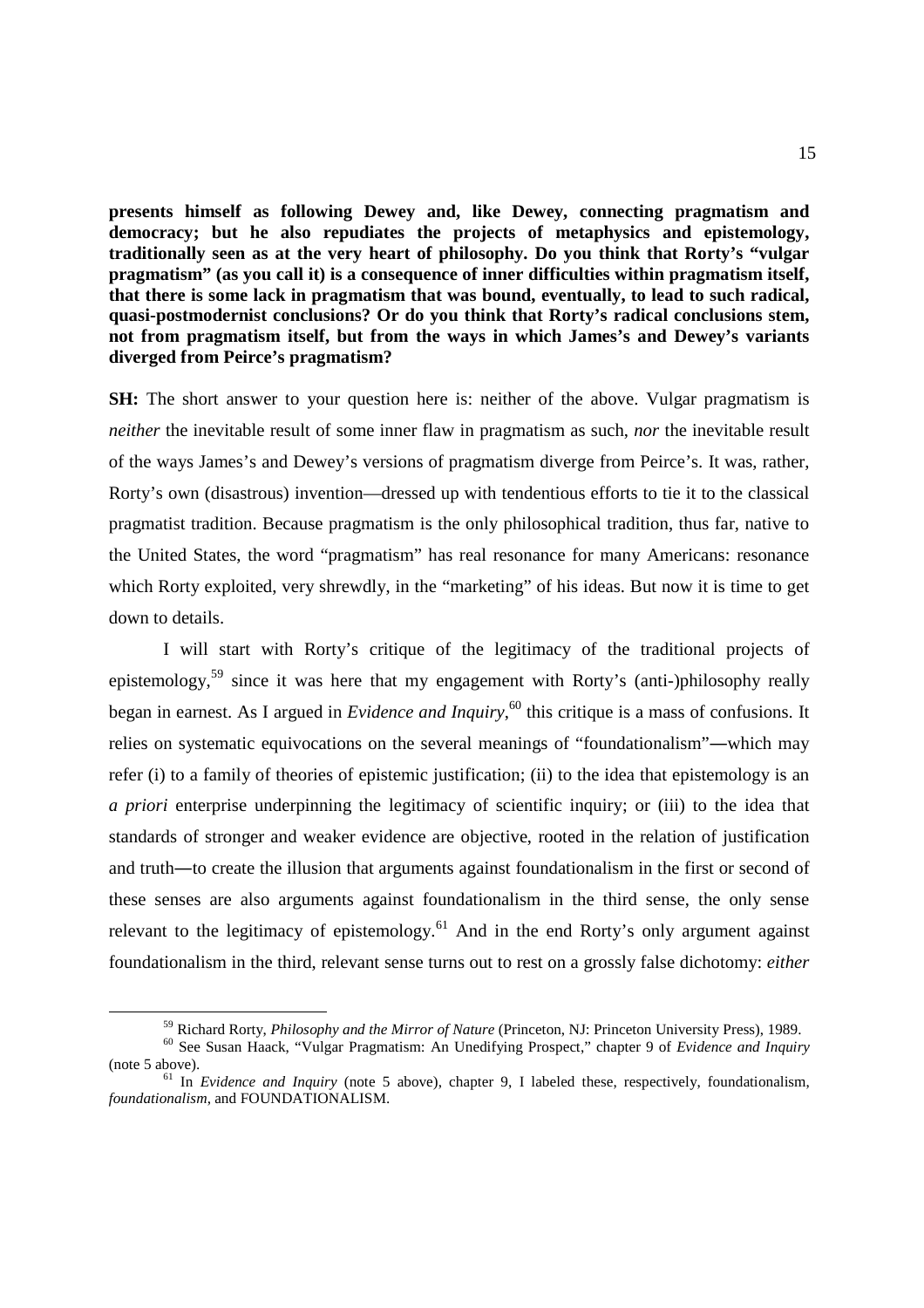truth is correspondence to Things in Themselves, *or else* it is nothing more than "what you can defend against all conversational objections."

 Rorty hopes that the unattractiveness of the first option will be sufficient to persuade readers to adopt the second. But, to repeat, the dichotomy on which this relies is stunningly false—especially stunning coming from someone like Rorty, who likes to present himself as a follower of Dewey; these are not the only options. It should not escape notice that Rorty's "conversational" account of truth in effect strips Peirce's definition—which appeals to the hypothetical consensus of the community of inquirers at the end of inquiry, the Final Opinion that could withstand all experiential evidence and the fullest logical scrutiny—of everything that connects it to the world; so that all that remains in Rorty's *ersatz* conception of truth is hereand-now agreement. It should not escape notice, either, that Dewey's response to what he saw as the deficiencies of the "spectator theory of knowledge" was not to abandon epistemology, but to develop a new, thoroughly fallibilist, activist approach. Rorty's "pragmatism" is indeed very far from Peirce's; but it is also far from Dewey's<sup>62</sup>—and, I would say, from James's too.

 One of the things that distinguished classical pragmatism from the earlier positivism of Auguste Comte was, precisely, that while Comtean positivism repudiated all metaphysics as meaningless, pragmatism proposed to reform and renew it: $63$  think of Peirce's agapism and tychism in cosmology, or his objective idealism in philosophy of mind;<sup>64</sup> of James's "pluralistic" universe" and his radical empiricism; of Dewey's efforts to articulate the relation of experience and nature. But Rorty dismisses the traditional metaphysical projects, and assures us that he has no more time for the idea of "the way the world is"<sup>65</sup> than he has the idea of objective truth.

<sup>62</sup> In a symposium on Rorty's *Consequences of Pragmatism* (Hassocks, Sussex: Harvester Press, 1982), responding to critics well versed in Dewey's work, Rorty acknowledged that "practically everyone in this room has read more James and Dewey than I have, and read them more recently," and that "[p]erhaps it would have been read more James and Dewey than I have, and read them more recently," better not to taken Dewey's name, or the term 'pragmatism,' in vain." Richard Rorty, "Comments on [Ralph] Sleeper and [Abraham] Edel," *Transactions of the Charles S. Peirce Society*, XXI.1. 1985: 39-48, p.39. (I believe this symposium was held at the annual meeting of the Society for the Advancement of American Philosophy, though the published version does not say so.)

See Susan Haack, "The Legitimacy of Metaphysics: Kant's Legacy to Peirce, and Peirce's to Philosophy Today," *Polish Journal of Philosophy*, 1, 2007: 29-43.

<sup>64</sup> Peirce, *Collected Papers* (note 9 above), 6.287-317 (1893) (on agapism); 6.47-65 (1892) (on tychism); 6.24-25 (1894) (on objective idealism).

<sup>65</sup> Richard Rorty, "The World Well Lost" (1972), in Rorty, *Consequences of Pragmatism* (note 62 above), 3-18.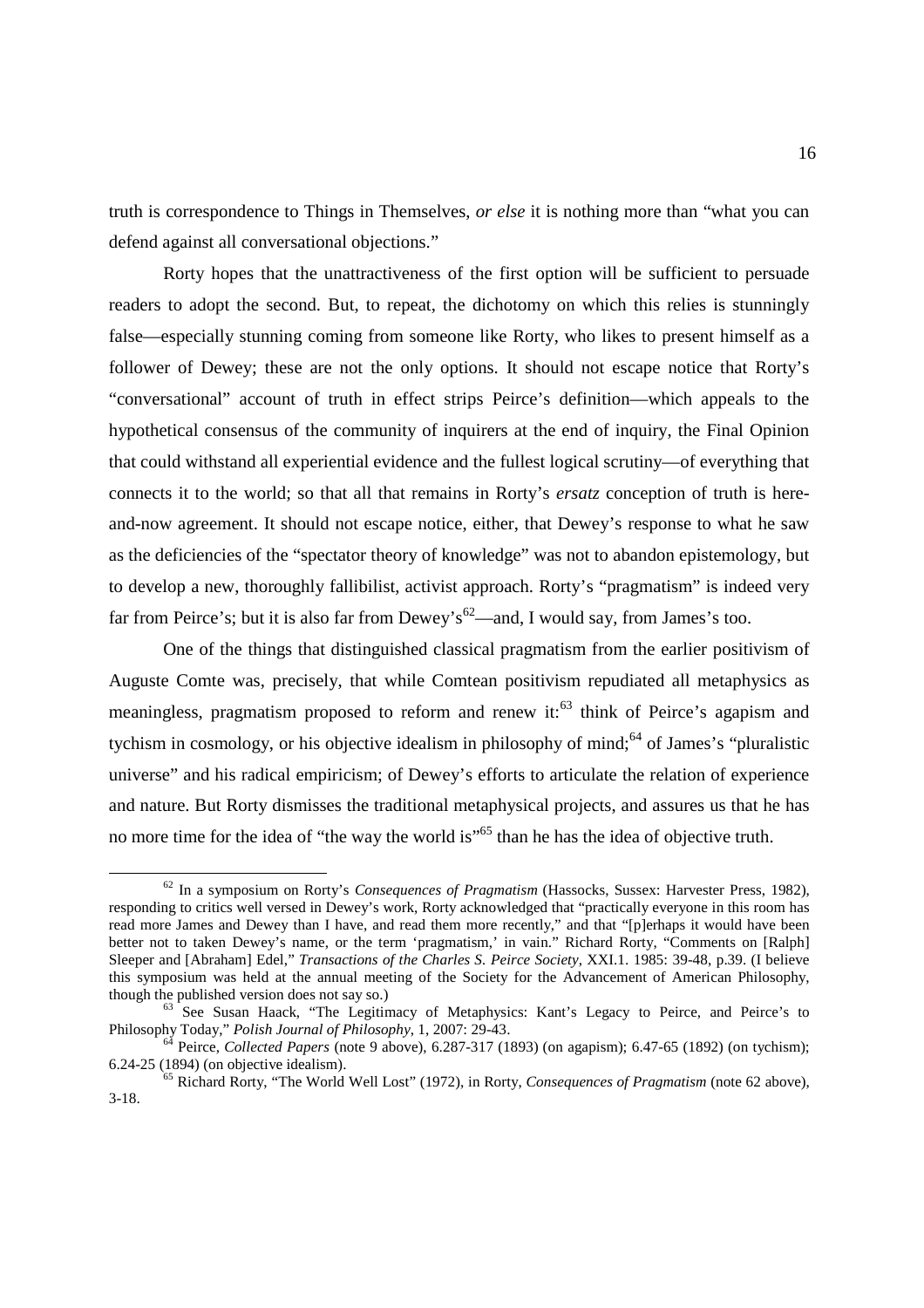On this last point, perhaps you will again allow me a personal anecdote. Once, at a conference in Brazil, I found myself obliged to make polite small talk with Rorty while we waited for the lecture room in which we were both to speak to open. Thinking the topic suitably neutral, I asked whether his wife had come with him on this trip. No, Rorty replied, she hadn't; they were bird-watchers, he continued, and Mary only accompanied him when he was going to places where there were birds they had never seen before. I was on the point of exploding: "but, look, you say you don't believe in 'the way the world is'; so what could you possibly *mean* by 'places where there are birds we have never seen before'?" But luckily, our conversation was interrupted by a pure black hummingbird flying by, and we were able to chat politely about that instead.

 Now let me turn to the question about philosophy and democracy, where it might seem that Rorty really is quite close to Dewey. But once again, I would say, the appearance of agreement is quite misleading. Yes, Dewey associated philosophy and democracy; and yes, there are affinities between the fallibilism of his epistemology and the gradualism of his political philosophy, and between the social aspects of his epistemology and democracy specifically. But there is really all the difference in the world between Dewey's social philosophy and Rorty's. For Dewey is very clear that if we are to improve society we need to know what the present situation is, what different situation would be preferable, and what means might get us from here to there; while Rorty, who denies that there are any objective epistemological standards, and even that there is such a thing as the way the world is, can acknowledge none of this. If it is intended seriously, Rorty's anti-philosophical stance leaves his rhetoric about democracy entirely hollow.

## **SY: Professor Haack, what is your assessment of the prospects for the development of pragmatism? Would you take the pessimistic stance that traditional pragmatism is nearing extinction? Or do you harbor a hope that we can rescue pragmatism from its seemingly inevitable demise? What do you see as the future of pragmatism in the United States?**

**SH:** Let me begin with some thoughts about the present situation. There is, first of all, a continuing stream of scholarship on the pragmatist tradition—mixed in quality, inevitably, but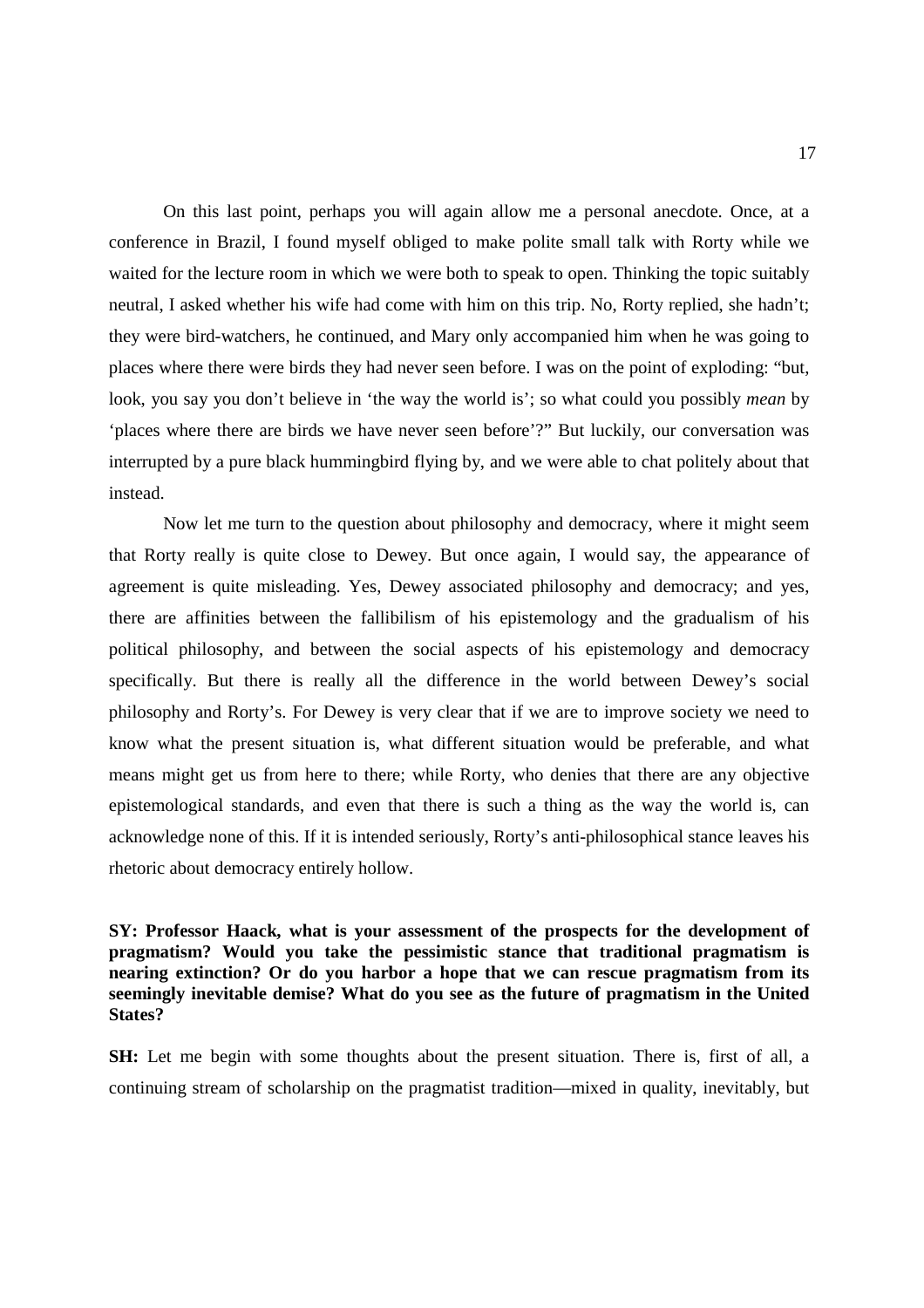some of it very fine indeed. There are, also, philosophers whose work shows the influence of the pragmatist tradition―among whom, besides Putnam, Rescher, and others, I would include myself. My *Evidence and Inquiry*, <sup>66</sup> for example, offers a reconstruction of epistemology steeped in the ideas of that tradition, and specifically trying to transcend the raft of false dichotomies that have bedeviled twentieth-century epistemology; my *Defending Science—Within Reason*<sup>67</sup> offers an account of the place of scientific inquiry within inquiry more generally thoroughly imbued with the spirit of Peirce's synechism; my papers on logic in the law<sup>68</sup> and on jurisprudence<sup>69</sup> draw on Holmes and on the other old pragmatists. And there are many outside philosophy, also, whose work is influenced by pragmatism: the "institutional economists" who look to Dewey's social philosophy, for example, the legal theorists who appeal to Peirce's idea of abduction, the semeioticians who acknowledge Peirce as a founder of their discipline, the Deweyan literary theorists looking to the interaction of reader and text, the "symbolic interactionists" in social science who look to Mead; and so on.

 I have the impression—of course, it can be *only* an impression—that, since Rorty's death in 2007, the influence of his work in the U.S. has declined quite sharply; more so, probably, than elsewhere in the world. I also have the impression that, even before this, the neo-analytic party (which is still dominant in the profession, though intellectually close to exhaustion) had already begun to colonize and domesticate previously outlaw territory: so that we began to see blandly analytic variants of such formerly-radical projects as feminist epistemology, social epistemology―and of pragmatism. For example, Robert Brandom's so-called "analytic pragmatism" seems to have acquired something of a following—perhaps in part because of the tangled obscurity of Brandom's writing, which makes it a tempting target for Ph.D. students in search of a topic; and perhaps in part because of Brandom's having won a spectacularly large grant. So far as I understand it, however, Brandom's exercise seems better described as a neo-

l

<sup>66</sup> Haack, *Evidence and Inquiry* (note 5 above).

<sup>67</sup> Haack, *Defending Science—Within Reason* (note 35 above); see also Haack, "Not Cynicism but Synechism: Lessons from Classical Pragmatism" (2005), in Haack, *Putting Philosophy to Work* (Amherst, NY: Prometheus Books, 2008), 79-94.

<sup>68</sup> Susan Haack, "On Logic in the Law: Something, but not All," *Ratio Juris*, 20.1, 2007: 1-31.

<sup>69</sup> Susan Haack, "The Pluralistic Universe of Law: Towards a Neo-Classical Legal Pragmatism," *Ratio Juris*, 21.4, 2008: 453-80.